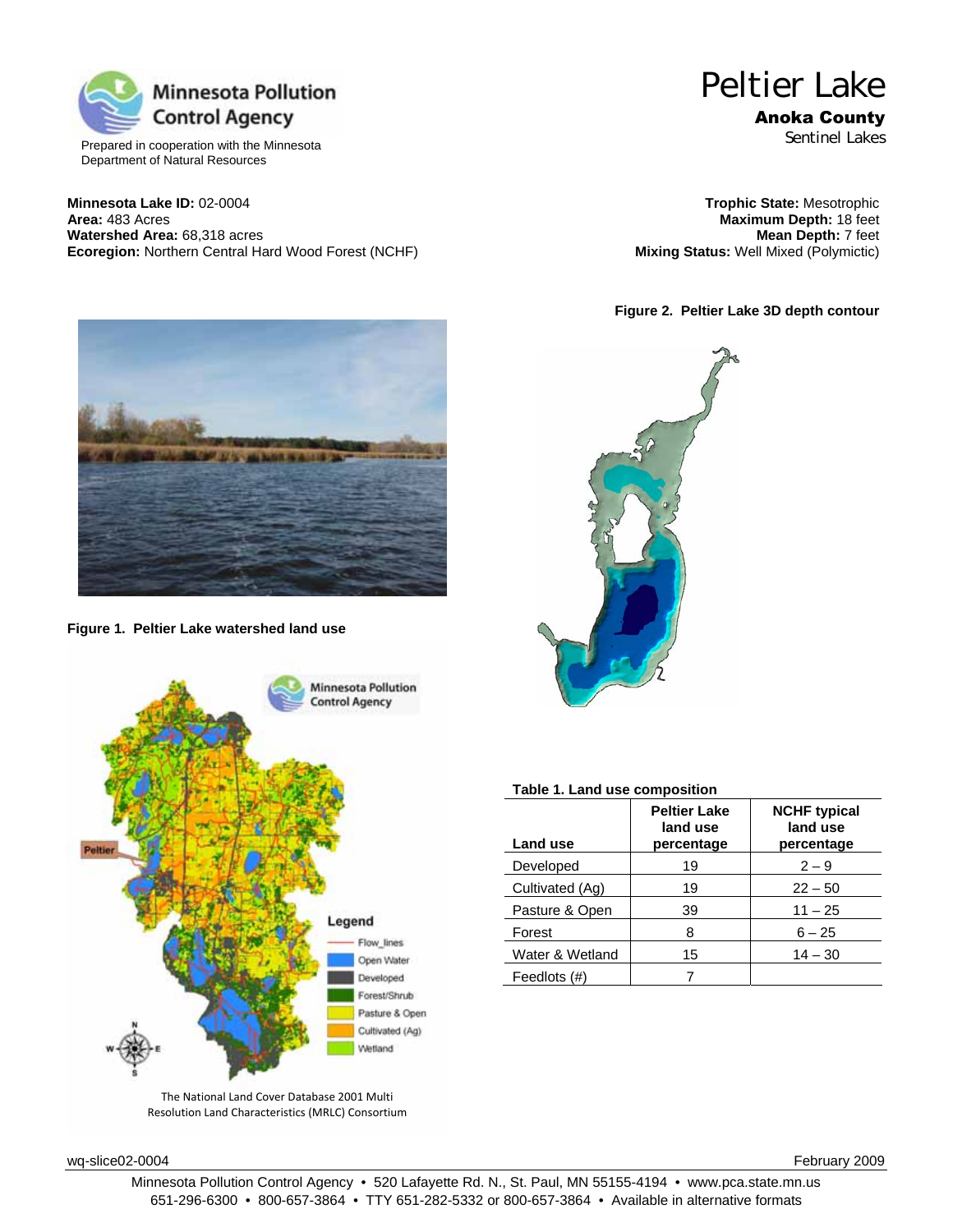| Parameter                                  | <b>Peltier Lake</b> | <b>NCHF</b>     |
|--------------------------------------------|---------------------|-----------------|
| Number of reference lakes                  |                     | 43              |
| Total Phosphorus (µg/L)                    | 234                 | $23 - 50$       |
| Chlorophyll mean (µg/L)                    | 55                  | $5 - 22$        |
| Secchi Disk (meters)                       | 1.2                 | $1.5 - 3.2$     |
| Total Kjeldahl Nitrogen (mg/L)             | 2.6                 | $<$ 0.6 $-$ 1.2 |
| Alkalinity (mg/L)                          | 145                 | $75 - 150$      |
| Color (Pt-Co U)                            | 65                  | $10 - 20$       |
| pH (SU)                                    | 7.9                 | $8.6 - 8.8$     |
| Chloride (mg/L)                            | 83                  | 4 - 10          |
| Total Suspended Solids (mg/L)              | 9.3                 | $2 - 6$         |
| Total Suspended Inorganic Solids<br>(mg/L) | 1.5                 | $1 - 2$         |
| Conductivity (umhos/cm)                    | 440                 | 300 - 400       |
| TN:TP ratio                                | 11:1                | 25:1 - 35:1     |

| Table 2. Peltier Lake summer-mean as compared to typical range for NCHF |
|-------------------------------------------------------------------------|
| ecoregion reference lakes MPCA data based on 2008 sample collections    |

| $\mu$ g/L = micrograms per liter      | Pt-Co-U = Platinum Cobalt Units |
|---------------------------------------|---------------------------------|
| $mg/L =$ milligrams per liter         | SU = Standard Units             |
| $umbos/cm = micromhos per centimeter$ |                                 |





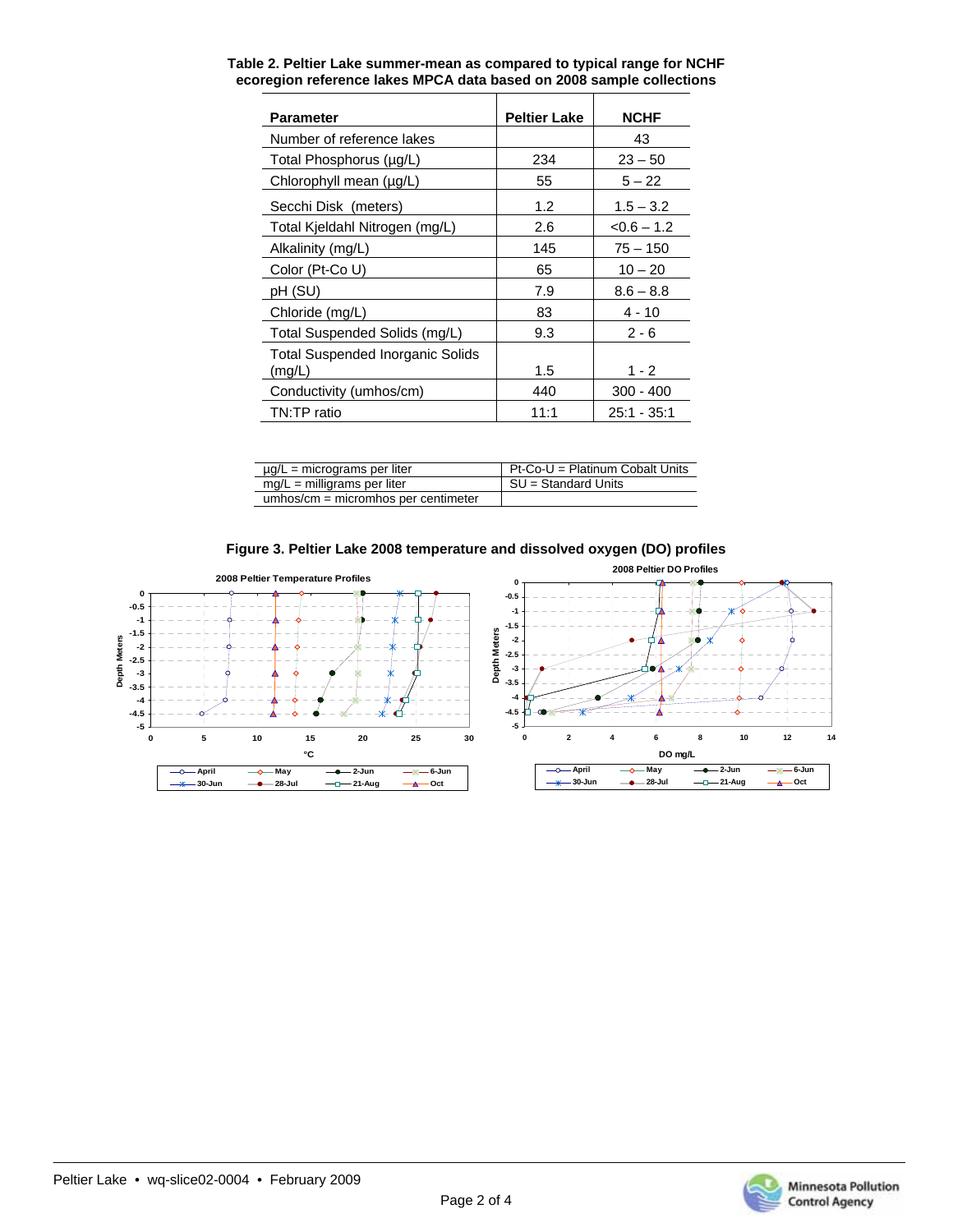



**Figure 5. Summer mean trophic indicators** 



## **Water quality, watershed and fishery management issues**

Peltier is a modest–sized, shallow lake (71 percent littoral) with a maximum depth of 18 feet. The lake has a large watershed-to-lake area ratio of 142:1. The watershed is located in the central portion of the Rice Creek Watershed District (RCWD), which lies entirely within the NCHF ecoregion. Portions of 13 cities/townships and three counties are contained in the Peltier Lake watershed. Peltier was assessed as non-supporting of aquatic recreational uses and was included in the 2002 303(d) "impaired waters" list for aquatic recreation because of nutrient over enrichment. A vast amount of monitoring and study have been done on the lake. The final Total Maximum Daily Load study report is near completion.

Lake monitoring in 2008 was a collaborative effort between the MPCA, RCWD and volunteer monitor, Wayne LeBlanc. Trophic indicators varied significantly in the 2008 monitoring season (Figure 4), which is likely the combined influence of watershed TP loading and episodic internal loading from the sediments and curly-leaf pondweed senescence in mid-summer.

Peltier was thermally well-mixed on most sample dates (Figure 3); however, when there was a very slight temperature gradient (e.g. August 21; Fig. 3) DO fell below 2 mg/L. These periods of low- or no-DO near the sediments allows for internal recycling of phosphorus from the sediments, which can contribute to elevated TP in the upper waters upon windmixing.

Peltier Lake has a very long database and ranges from eutrophic to hypereutrophic, with relatively higher TP and Chl-a concentrations compared to transparency (Figure 5). TP concentrations have varied over the years, with annual means ranging from approximately 100 to >800 µg/L. Curly-leaf pondweed is present in the lake and is thought to contribute to phosphorus loading and seasonal cycle of increasing TP in mid to late summer (Figure 4).

Page 3 of 4